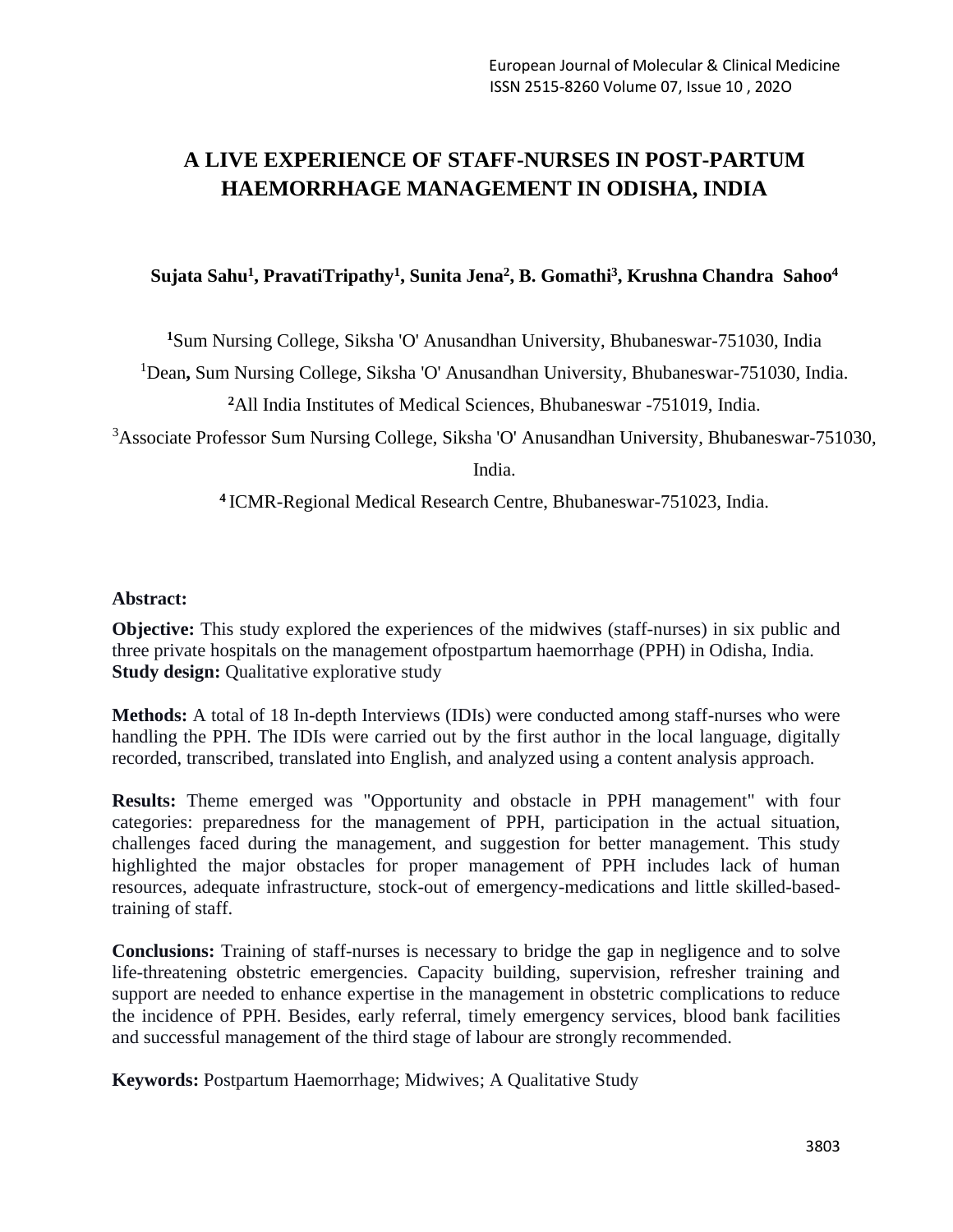# **Introduction:**

The welfare of women and children is vital to the sustainability of a healthy environment<sup>(1)</sup>. Despite great progress, so many mothers and children are still dying – mostly because of reasons that could have been prevented**(2) .** According to the World Health Organization, almost 800 mothers die every day, which may be preventable **(3)**. The right to better quality and mothers-centred care is universal. Low-quality care – delays in care, poor facilities, and delivery by unskilled practitioners frequently result in increased maternal morbidity and mortality**(2)** .

Therefore, facility-based delivery is always recommended.The lives of mothers can be saved by facility-based skilled healthcare, but maternity care delivered in poor facilities or by untrained professionals also poses a risk. Above 90 percent of all maternal deaths occur in lowand middle-income countries (LMICs)**(2)(3)**. Nearly one-third of maternal death was accounted for by haemorrhage as per a systematic review**(4)**. Postpartum haemorrhage (PPH) is a significant and widespread obstetric complication, and despite attempts to minimize PPH, it remains one of the most common causes of maternal morbidity and mortality**(5)**. The most common cause of PPH is uterine atony or lack of successful uterine contraction accompanied by inflammation, hereditary coagulation deficits and sub-involution of the placental site<sup>(6)</sup>. In many settings, especially LMICs, increased PPH rates and related complications relate to insufficient awareness and skills of healthcare professionals in the management of PPH, the failure of health workers to make timely and effective decisions, and delays in referral and transport systems**(6)**

In India, the majority of maternal health services are rendered by midwives (staff nurses). They should therefore be skilled in the provision of health care and able to save the lives of women in life-threatening circumstances. Several studies have been conducted to assess the knowledge and practice of health care professionals regarding the management of PPH**(7)(8)**, although no such related studies have been conducted to examine the experience, including obstacles, difficulties and concerns within staff nurses at the time of PPH management. This study explored the experiences of the staff nurses in six public hospitals and three private hospitals on the management of PPH in the state of Odisha, India.

# **Methods:**

# **Study setting & participants:**

In the state of Odisha, one District Headquarters Hospital, two Sub-Divisional Hospitals, and three Community Health Centres were chosen from public hospitals. A total of 18 In-depth Interviews (IDIs) were conducted among nurses who were handling the PPH. The participants were between 27 and 45 years of age with an average age of 35 years. Four of them have a bachelor's degree in nursing, and the rest have a General Nursing and Midwifery (GNM) degree. Many of them had more than seven to fifteen years of experience in managing PPH.

# **Data collection procedure:**

Total of 18 In-depth Interviews (IDIs) was performed between March and April 2019. All study participants were contacted by the first author. All IDIs were carried out by the first author. Questions were asked about the problems they faced while engaging in the management of PPH.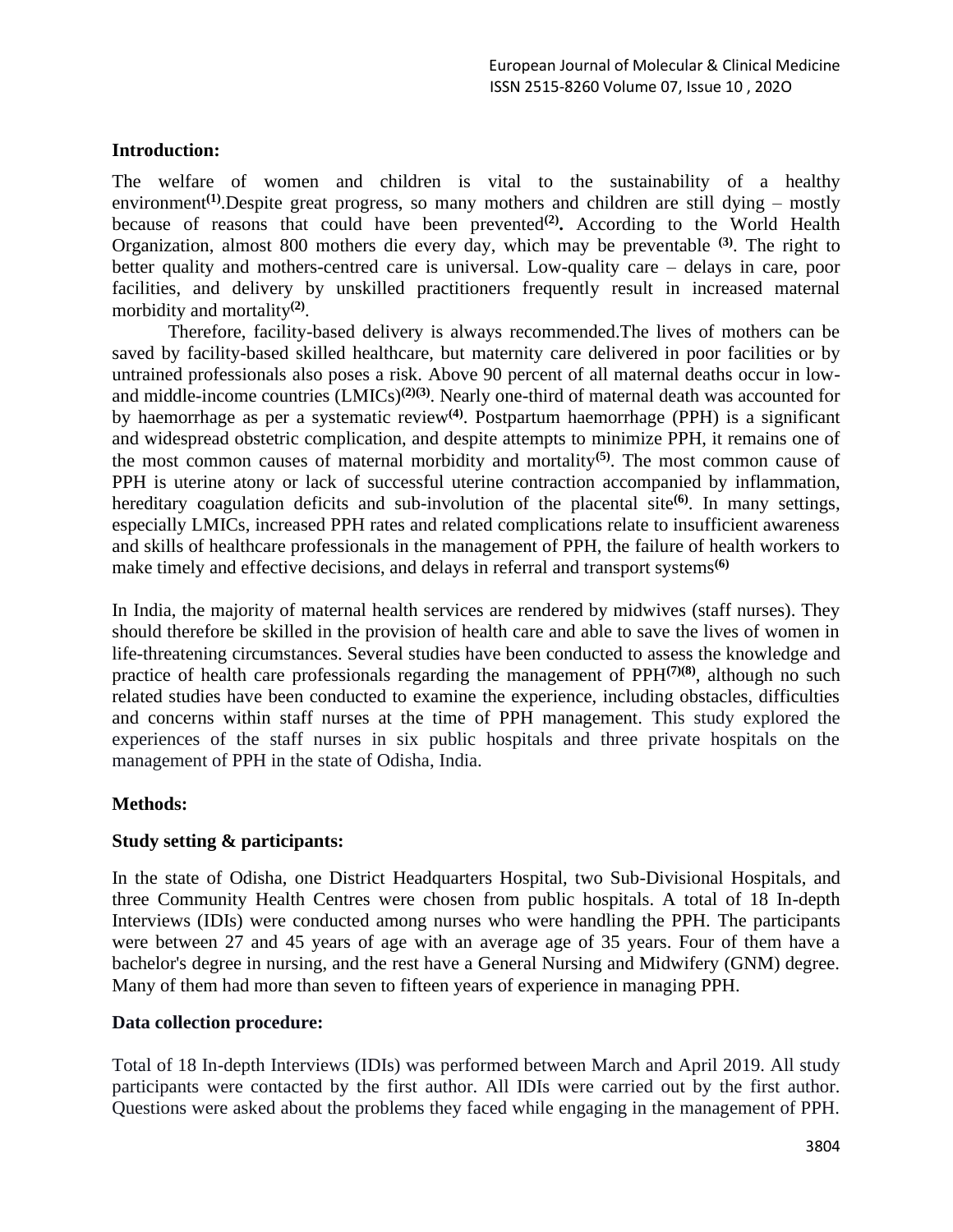The researcher has tried to ask all participants the same questions. The length of the interviews ranged from 20 to 37 minutes.

# **Data analysis:**

The IDIs were carried out by the first author in the local language, digitally recorded, transcribed, translated into English, and analyzed using a content analysis approach. The meaning unit from the transcripts was identified and coded. Related codes were grouped and subdivided into categories, and the main theme originated from related categories.

#### **Ethical approval:**

The research proposal was approved by the Ethics Committee of IMS & SUM Hospital, Bhubaneswar, Odisha, India. Permission was received from the concerned local authorities. Before the interview, information was given to the interviewee on the purpose of the study; the interview guide was shown on the consent form signed by the interviewees. The names of the hospitals have not been given to protect confidentiality.

#### **Findings:**

The key theme emerged was "Opportunity and obstacle in PPH management" with four major categories: preparedness for the management of PPH, participation in the actual situation, challenges faced during the management of PPH, and suggestion for better management of PPH (Table 1).

#### **Preparedness for the management of PPH:**

There were many criteria for prior readiness to handle the PPH, such as proper infrastructure, a sufficient number of trained staff, appropriate medicines and stocks of consumables, as well as specialized referral facilities and a proper transport network system. The labour/delivery room must be supplied with 24-hour water and electricity backup. The toilet facilities in the room with appropriate flooring and lighting were necessary. Most of the participants felt that the quality of service was influenced by the availability of required numbers of staff and emergency drugs such as oxytocin injection, methargin, carboprost and misoprostol. The participants stated, "We had enough staff in our hospital – at least three nurses, one gynaecologist, and one sweeper in each shift. We often maintain a full stock of PPH drugs and injections". They also expressed the need for an effective referral system with adequate transport facilities.

#### **Participation in the actual situation:**

The participants stated that they engaged entirely in the management of the PPH. According to them, any time a mother begins to bleed after birth, they immediately administer drugs, massage the uterus, extract clots and control the blood pressure and the pulse rate of the mother. They expected appreciation for their work as the quality of treatment was correlated with a higher level of job satisfaction.They perceived that, although they frequently attended PPH training at various facilities, much of the training was theoretical, there was little practical exposure. They stated that practical training was required to learn effectively and improve their PPH management skills.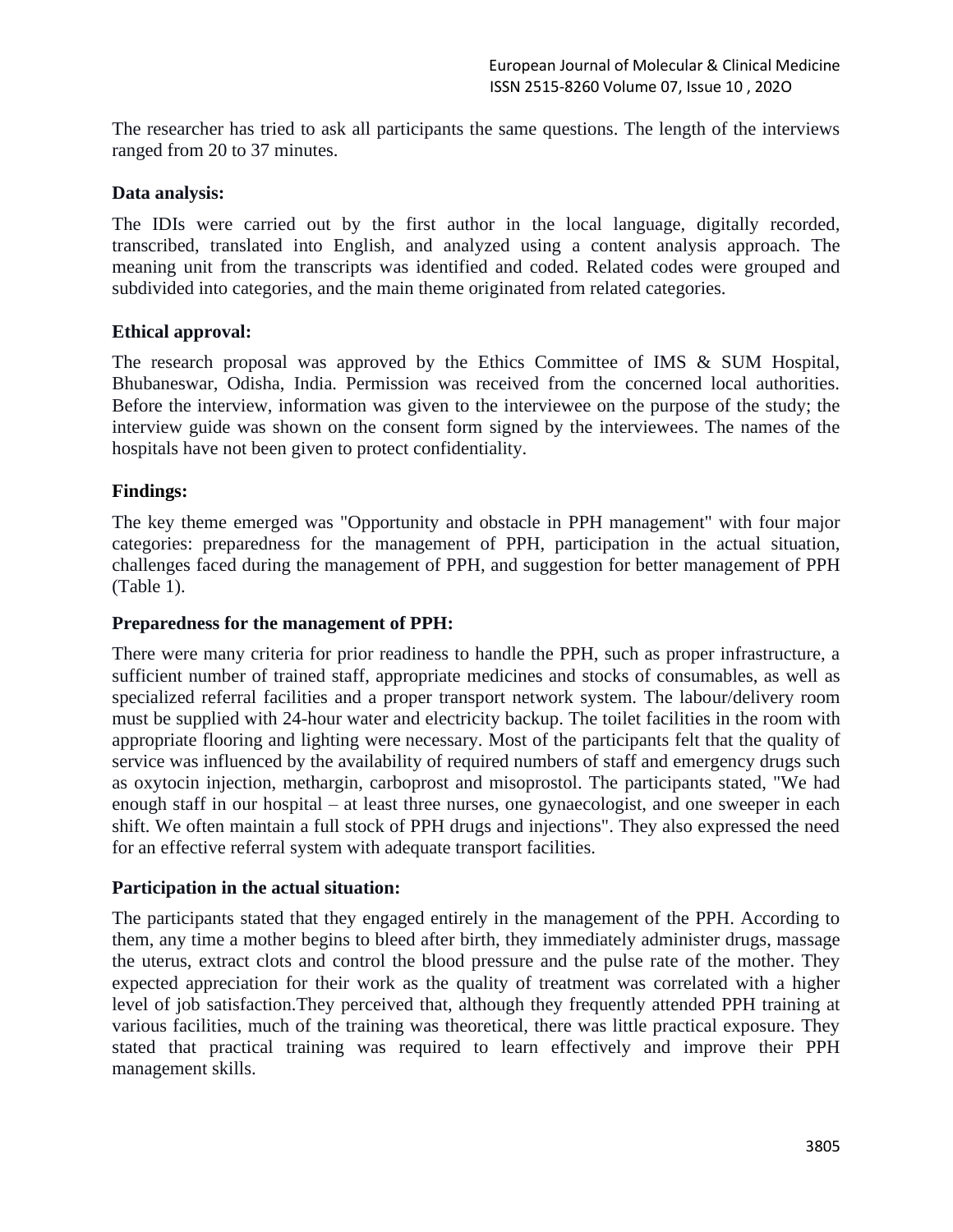# **Challenges faced during the management of PPH:**

According to the participants, the successful management of PPH was hampered by both personal and professional challenges. The perceived personal challenges were lack of confidence, helplessness and disappointment. The younger and newly appointed nurses felt that it was very important to have the competence and confidence to provide optimal care. They clarified that, at the time of emergencies, being encountered by experienced staff provides greater exposure to learning and builds confidence. They said, "If there is senior staff, they dare to deal with PPH situations". Some of them were unable to provide treatment during an emergency obstetric condition. They expressed experiences for which they were disappointed as they used to be blamed even after taking every opportunity to manage emergency situations. The perceived professional problems included lack of support for co-workers, lack of human resources and poor control of the mind. Nurses with long experience have argued that lack of human resources; staff cooperation and poor infrastructure have an impact on the quality of care, particularly during the management of critical conditions. The participants thought that the lack of collaboration between workers had a significant effect on the quality of health care. As per their view "Doctors don't support us-they don't come even after informing us, especially in night shifts". Also, several times they were faced with problems due to the disrupted supply of electricity – inverter was not working properly. Furthermore, few of the newly appointed felt they had lost control of their minds when coping with emergencies.

# **Suggestion for the better management of PPH:**

They indicated that successful management of PPH requires expertise in this area, good coordination, collaboration, frequent discussion of updated PPH-related information. It focused on the need for a sufficient number of qualified staff and progress in the clinical management of PPH can be made if experienced staffs are trained regularly. Some informants said that training in teams strengthened mutual understanding and improved relationships between physicians and nurses, which were often needed to cope with the emergency. "Doctor must be present in the labour-room and nurses during their shift must be active at all times".

# **Discussion:**

The higher prevalence of PPH in developing countries is due to the lack of early detection and treatment, as well as the lack of availability of newer drugs used in the battle against PPH or the treatment of third stage labour complications. As a consequence, the focus has been transferred to a team or a multidisciplinary approach to PPH management**(9)** .

This study highlighted the major obstacles to the proper management of PPH, including lack of human resources, adequate infrastructure, stock-out of emergency medications and little skilledbased-training of staff. These findings are consistent with the study conducted by Jogchum Jan Beltma**(10) .** However, other factors such as lack of blood for transfusion, infrastructural shortcomings include lack of electricity, and proper water supply was also listed as the key barrier in the provision of quality emergency obstetric care**(10)** . In this study, the study participants explained that they had experienced the incapability of the health system while ensuring transportation services. Participants stated ambulance services were not properly functioning at the community level. Commencement of ambulance services plays an important role in obstetric management because delay in commencement may lead to maternal death. The previous study in other countries also found that transportation was one of the barriers to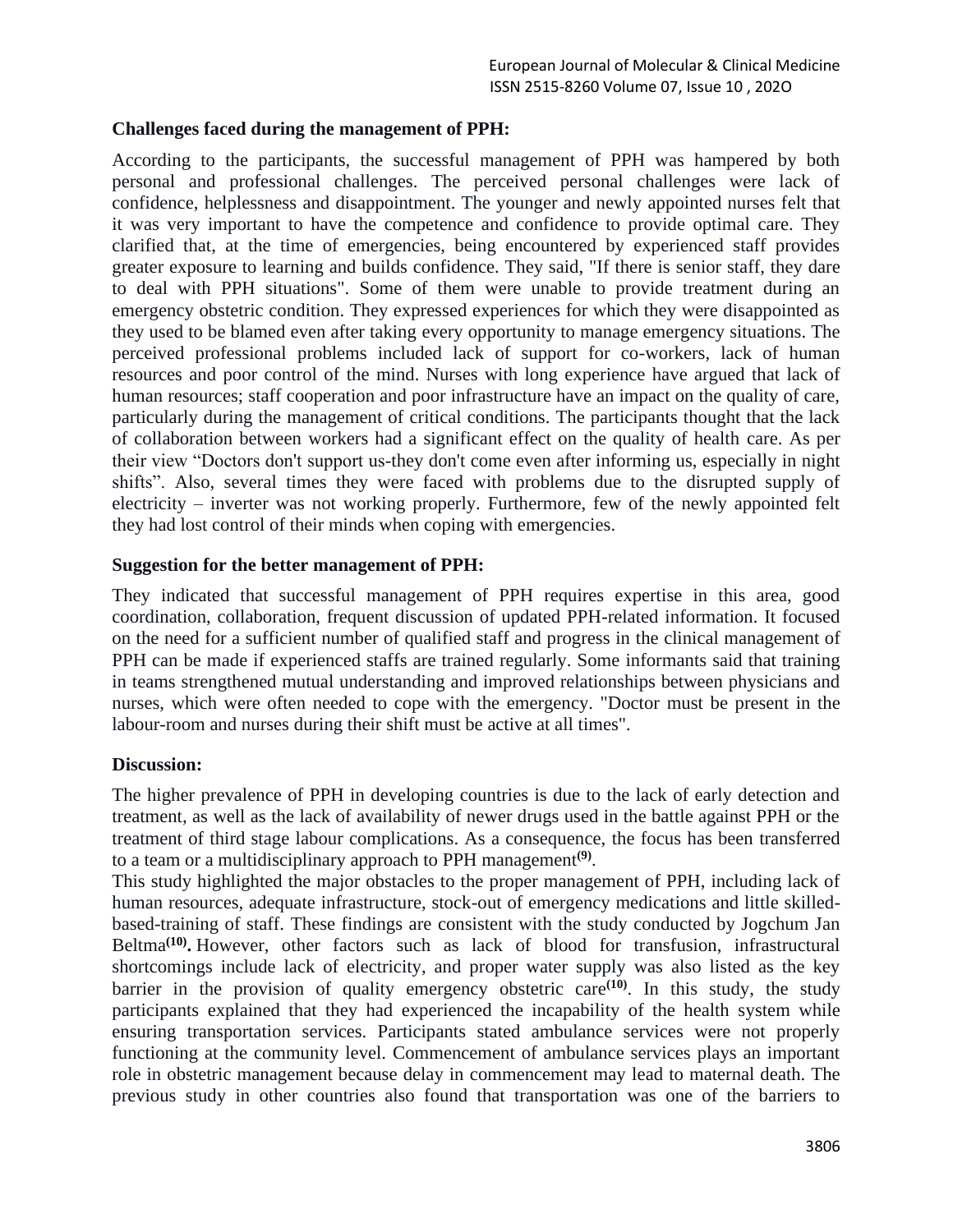providing emergency transport services**(11**) . This finding is also similar to the findings of Krishnamurthy Jayanna et.al**. (12)**Training of midwives is necessary to bridge the gap in negligence and to solve life-threatening obstetric emergencies – capacity building, supervision, refresher training and support are needed to enhance expertise in the management in obstetric complications to reduce the incidence of PPH**(13)(8)** . Besides, early referral, timely emergency services, blood bank facilities and successful management of the third stage of labour are strongly recommended. Moreover, Samiksha Singh also suggested that skill-building, supervision, refresher training, and support are required to improve the knowledge in the management of obstetrical complications**(14)**. The finding is similar with the study conducted in Iran found that improvement of the practice environment, with adequate staffing and adequate supplies, help to resolve the challenges of imbalanced workloads, inappropriate nurse-patient ratios, and inadequate physical resources which negatively affect the quality of the nursing practice**(9)**

# **Policy Implication:**

If the challenges which were faced by the staff nurses will be resolved at the managerial level, and then nurses will be able to manage the PPH more effectively. The nurse educator should organize an induction programme, workshop, in-service education programme for nurses to get more knowledge regarding obstetrical emergencies. It will help them to update their knowledge about proper management of PPH.

# **Conclusion:**

The findings indicated that the practice environment as perceived by nurses in both public and private hospitals plays a vital role in the prevention and management of PPH. Inadequate human resources, lack of adequate infrastructure, delay in ambulance services, lack of staff support, unfavourable nursing work environments, are important challenges that the staff nurses, especially in rural health care systems, were facing. If these factors are notified to Government and corrected by respectful hospitals (private and Government hospital), then MMR can be reduced and Odisha will achieve the National target set by WHO under SDGs.

| 1 avic 110 1 |                                                                            |                  |                            |                                 |  |
|--------------|----------------------------------------------------------------------------|------------------|----------------------------|---------------------------------|--|
| <b>Theme</b> | Opportunity and obstacle in the management of postpartum-haemorrhage (PPH) |                  |                            |                                 |  |
| Categor      | Preparedness for                                                           | Participation in | faced<br>Challenges        | Suggestion<br>for               |  |
| у            | management<br>the                                                          | the<br>actual    | during<br>the              | better management               |  |
|              | of PPH                                                                     | situation        | management of PPH          | of PPH                          |  |
| <b>Codes</b> | Infrastructure<br>$\bullet$                                                | the<br>Got<br>٠  | <b>Personal challenges</b> | Need training<br>$\bullet$      |  |
|              | 24<br>hours<br>$\bullet$                                                   | opportunity      | of<br>Lack                 | <b>Adequate Staff</b>           |  |
|              | and<br>water                                                               | to participate   | confidence                 | Availability<br>of<br>$\bullet$ |  |
|              | electrical                                                                 | Partially<br>٠   | Feeling<br>٠               | resources                       |  |
|              | supply                                                                     | participated     | helplessness               | Adequate                        |  |
|              | <b>Spacious</b><br>$\bullet$                                               | Fully<br>٠       | Feeling                    | facilities                      |  |
|              | labour room                                                                | participated     | Disappointed               |                                 |  |
|              | Attached<br>$\bullet$                                                      | Recognition<br>٠ | <b>Professional</b>        |                                 |  |
|              | toilet                                                                     | of               | challenges                 |                                 |  |
|              | Human<br>٠                                                                 | Participation    | Lack<br>staff<br>of        |                                 |  |

**Table no 1**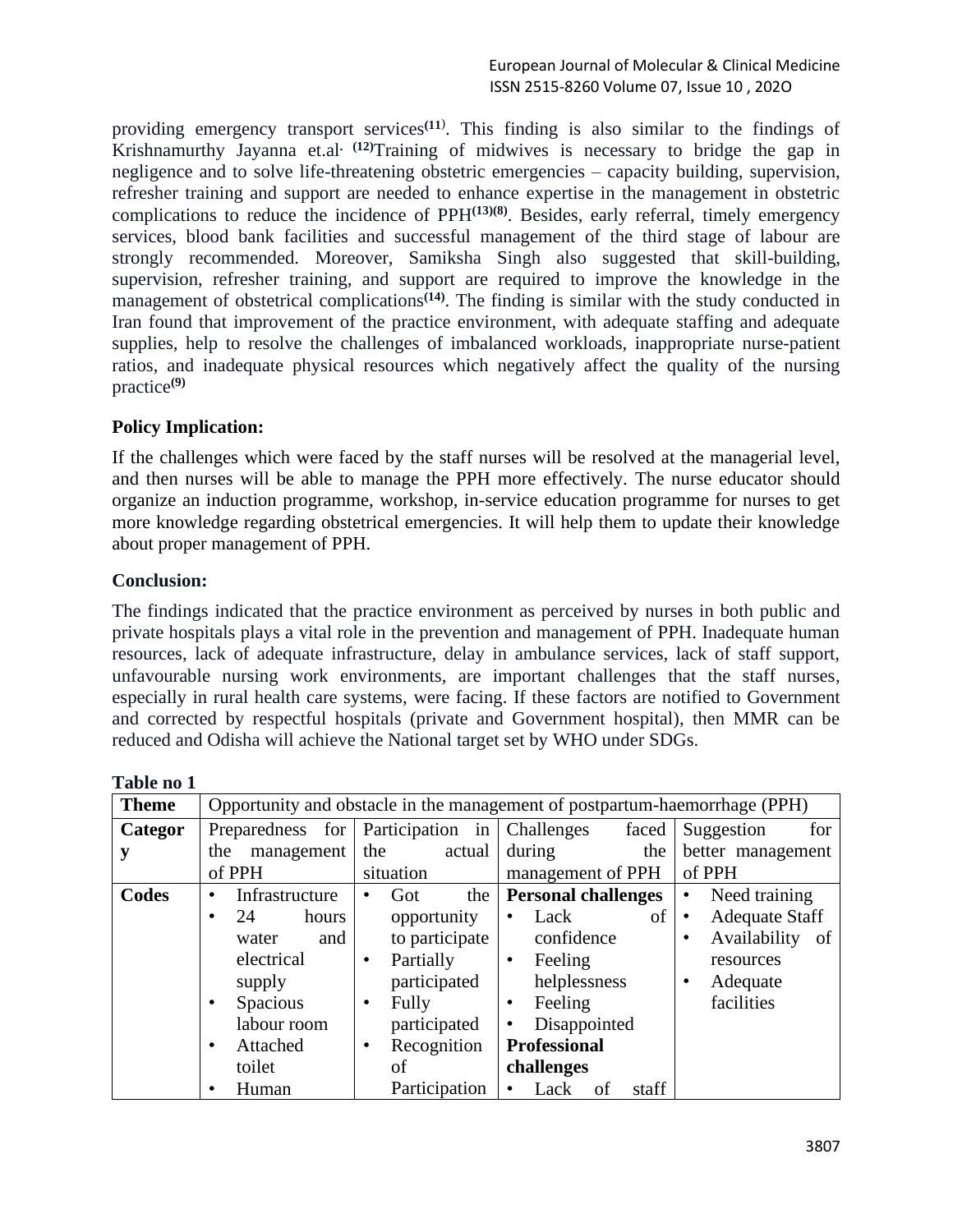| resource<br>Availability of<br>drugs<br>Adequate<br>٠<br>referral<br>system<br>Transportatio | Learning<br>confidence<br>from<br>experiences | support<br>Lack of human<br>$\bullet$<br>resource<br>Control of mind<br>$\bullet$ |  |
|----------------------------------------------------------------------------------------------|-----------------------------------------------|-----------------------------------------------------------------------------------|--|
| n                                                                                            |                                               |                                                                                   |  |

# **References:**

- 1. McDougall L, Campbell OMR, Graham W. Maternal Health An Executive Summary for The Lancet's Series. Lancet. 2016;388(10056):1–8.
- 2. Sobhy S, Arroyo-Manzano D, Murugesu N, Karthikeyan G, Kumar V, Kaur I, et al. Maternal and perinatal mortality and complications associated with caesarean section in low-income and middle-income countries: a systematic review and meta-analysis. Lancet. 2019;393(10184):1973–82.
- 3. WHO, UNICEF, UNFPA WBG and the UNPD. TRENDS IN MATERNAL MORTALITY 2000 - 2017: estimates by WHO, UNICEF, UNFPA, World Bank Group and the United Nations Population Division. Geneva. 2017;17. Available from: https://apps.who.int/iris/bitstream/handle/10665/327596/WHO-RHR-19.23 eng.pdf?ua=1#:~:text=The global MMR in 2017,it was estimated at 342.
- 4. Say L, Chou D, Gemmill A, Tunçalp Ö, Moller AB, Daniels J, et al. Global causes of maternal death: A WHO systematic analysis. Lancet Glob Heal. 2014;2(6):323–33.
- 5. Maswime S, Buchmann E. A systematic review of maternal near-miss and mortality due to postpartum haemorrhage. Int J Gynecol Obstet. 2017;137(1):1–7.
- 6. Rani PR, Begum J. Recent Advances in the Management of Major Postpartum Haemorrhage - A Review. J Clin Diagn Res. 2017 Feb;11(2):QE01-QE05.
- 7. Singh S, Doyle P, Campbell OMR, Murthy GVS. Management and referral for high-risk conditions and complications during the antenatal period: Knowledge, practice and attitude survey of providers in rural public healthcare in two states of India. Reprod Health. 2019;16(1):1–14.
- 8. Bradley J, Jayanna K, Shaw S, Cunningham T, Fischer E, Mony P, et al. Improving the knowledge of labour and delivery nurses in India: A randomized controlled trial of mentoring and case sheets in primary care centres. BMC Health Serv Res [Internet].  $2017;17(1):1-8.$
- 9. Rivaz M, Momennasab M, Yektatalab S, Ebadi A. Adequate resources as an essential component in the nursing practice environment: A qualitative study. J Clin Diagnostic Res. 2017;11(6):IC01–4.